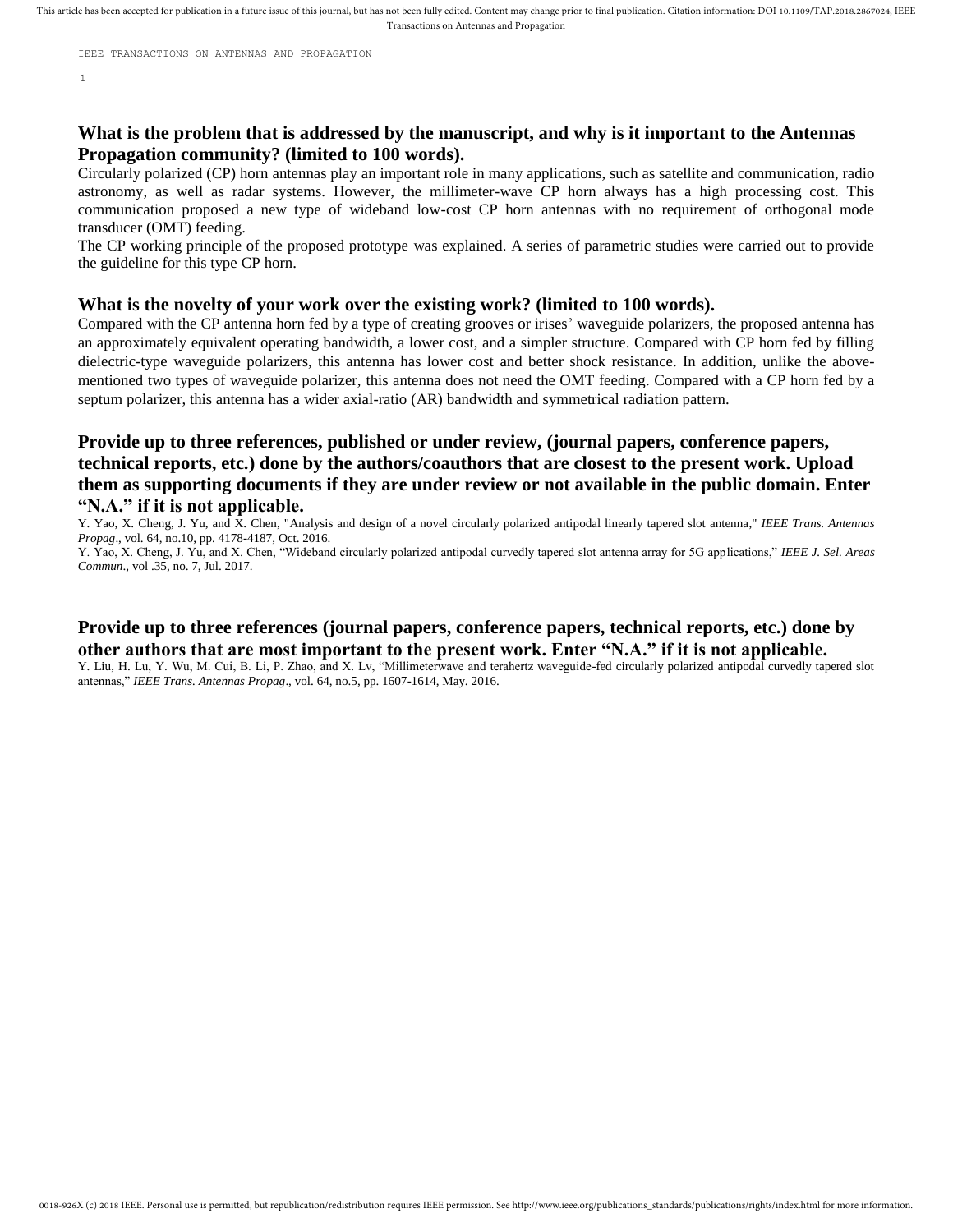# Analysis and Design of a Low-Cost Circularly Polarized Horn Antenna

Xiaohe Cheng, *Student Member, IEEE,* Yuan Yao, *Senior Member, IEEE,* Tao Yu, Zhijiao Chen, *Member, IEEE,*  Junsheng Yu, and Xiaodong Chen, *Fellow, IEEE*

*Abstract***— A millimeter-wave wideband circularly polarized (CP) horn antenna with no requirement of an orthogonal mode transducer (OMT) feeding is reported. The horn antenna has a simple structure, which consists of an antipodal curvedly tapered slot antenna and a circular waveguide. The CP principle of the horn is explained. A series of parametric studies were carried out to estimate the effect of key parameters, and the design procedure is also presented. The measured results are in reasonable agreement with the simulated results. The experimental results indicate that the proposed antenna can achieve a bandwidth of 40% (50–75 GHz) for both the axial ratio (AR) < 3.2 dB**  and the reflection coefficient  $S_{11}$  < -10 dB. The proposed antenna is easy **to manufacture and is a good candidate for the low-cost wideband CP horn antenna.**

*Index Terms***— circularly polarized antenna, horn antenna, millimeterwave, slot line**

#### I. INTRODUCTION

Circularly polarized (CP) horn antennas play an important role in many applications, such as satellite communication, radio astronomy, as well as radar systems [1], which can achieve better polarization efficiency and reduce multipath propagation effects [2]. A representative CP horn antenna basically consists of a circular polarizer and a horn antenna [3]. The polarizer is the critical component in the CP horn antenna's design, which is responsible for converting linearly polarized (LP) waves to CP waves.

Various waveguide polarizers have been proposed to feed the horn antenna in previous research, and can be divided into three groups. The first group is represented by creating grooves [4] or irises [5] on the waveguide wall to achieve a 90° phase difference between the two orthogonal modes. This type of polarizer attains a high-strength structure, a wide bandwidth and a low loss. However, high-precision processing techniques are necessary in fabricating grooves and irises. The cost of this type of polarizer would be further raised with the increase in operating frequency owing to the correspondingly decreasing size. The second group is realized by filling dielectric plates in the waveguide. Filling the dielectric stab in the sidewall or at the center of the waveguide was proposed in  $[6]$  &  $[7]$ . This type of polarizer also has a wide operating bandwidth, but it is not suitable for a violent vibration working environment and also has high processing-technology requirements. Moreover, its dielectric loss in the high-frequency band could not be ignored either. Furthermore, these two types of polarizer require the orthogonal mode transducer (OMT) to supply the two equiphase orthogonal modes [8].

The last group is the septum polarizer, which is more compact in

Manuscript received on December 29, 2017. This work was supported by the National Natural Science Foundation of China under Grant No. 61474112, in part by the BUPT Excellent Ph.D. Students Foundation under grant CX2017304, in part by the China Scholarship Council.

Xiaohe Cheng, Yuan Yao, Zhijiao Chen and Junsheng Yu are with the Beijing Key Laboratory of Work Safety Intelligent Monitoring, Beijing University of Posts and Telecommunications, Beijing, 100876, China (corresponding author's e-mail: yaoy@ bupt.edu.cn).

Tao Yu is with the Department of Electrical and Electronic Engineering, Tokyo Institute of Technology, Tokyo 152-8552, Japan.

Xiaodong Chen is with the School of Electronic Engineering and Computer Science, Queen Mary University of London, London, UK.



Fig. 1. Configuration of the proposed antenna.

size, since it does not require the OMT, compared to the abovemotioned polarizers. Its typical structure comprises a metal septum at the center of a square waveguide [9]. The analysis of the thickness and shape of the septum were carried out in  $[10]$  &  $[11]$ , and it is easy to achieve dual polarization characteristic. These designs are simple, but their asymmetrical structures would impair the overall performance of horn antennas. For instance, the radiation patterns of the CP horn antenna proposed in [3]  $&$  [12] were asymmetrical, and the 3 dB axial-ratio (AR) bandwidths are relatively narrow (less than 20%) since it is difficult to control the rotation of the *x*- and *y*polarizations simultaneously in both magnitude and phase. In particular, the square waveguide polarizers are easy to model and optimize, but they also require a transition from a square to a circular waveguide to connect to the circular horn antenna.

To address the problems above, in this communication, a new type of CP horn is proposed, in which an antipodal tapered slot antenna (ATSA) [13]–[15] is inserted in the circular waveguide. The proposed structure inherits the advantage of the sample structure of the septum polarizer, and its AR bandwidth is significantly enhanced owing to the symmetric structure. The dual polarization characteristic of the septum polarizer was cancelled, but the proposed antenna benefits from the balanced structure and consequently has a symmetrical radiation pattern in *x*-*z* and *y*-*z* plane, respectively. The proposed antenna achieves a measured bandwidth of 40% for both  $AR < 3.2$  dB and reflection coefficient  $S_{11}$  < -10 dB. A measured gain of 12.21  $\pm$  2.4 dBic was achieved from 50 to 75 GHz.

### II. ANTENNA DESIGN

*A. Geometry*

The geometry of the proposed wideband CP horn antenna is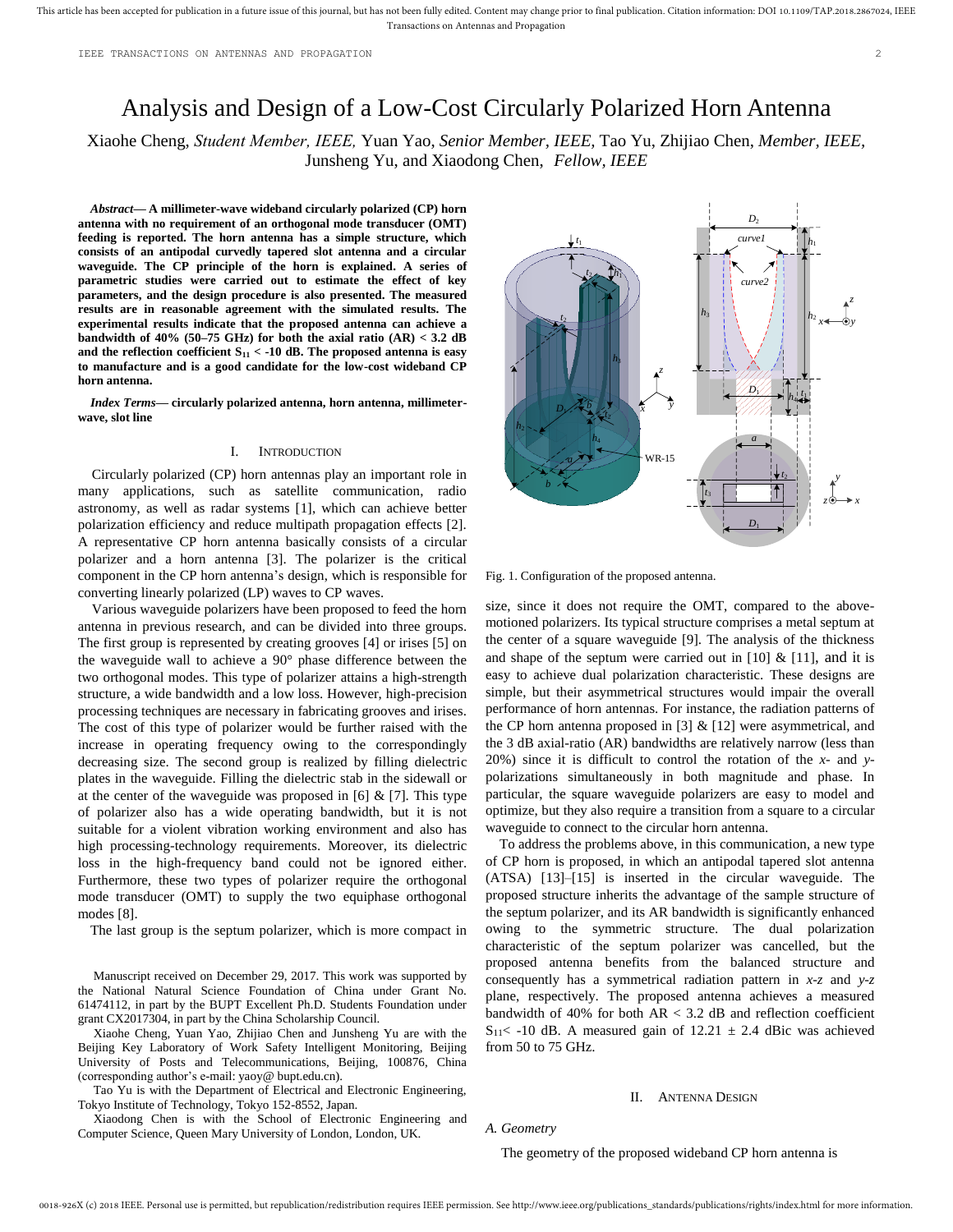This article has been accepted for publication in a future issue of this journal, but has not been fully edited. Content may change prior to final publication. Citation information: DOI 10.1109/TAP.2018.2867024, IEEE Transactions on Antennas and Propagation

IEEE TRANSACTIONS ON ANTENNAS AND PROPAGATIONS







Fig. 2. Illustration of the electric field distributions at Planes A, B and C in case I and case II.

illustrated in Fig. 1, in which an ATSA is filled in the center of the circular waveguide with diameter  $D_2$ , thickness  $t_1$  and length  $h_1 + h_2$ . The ATSA consists of a WR-15 waveguide and a widened waveguide (the *x*-direction widens from *a* to *D*1). The broad wall of the widened waveguide has two symmetrical slots. As the original point is specified in Fig. 1, the slots' curves are defined by

$$
Curvel: x_1(z) = \pm \left( \frac{2(W_0 + W_1)}{1 + e^{-Q_1 z}} - 2W_0 - W_1 \right)
$$
  
\n
$$
Curve2: x_2(z) = \pm \left( \frac{2(W_2 - W_3)}{1 + e^{-Q_2 z}} - 2W_2 + W_3 \right)
$$
\n(1)

The accurate dimensions of the proposed antenna are presented in Table I.

#### *B. Mechanism Analysis*

For the generation of the CP wave, the critical aspect is to simultaneously achieve a low amplitude difference and a 90° phase shift between the two orthogonal electric field components. Due to the symmetry of the proposed horn structure, two imaginary ports with the same input power are placed at the up and down sides of the



Fig. 3. Illustration of the electric field distributions at *x*-*z* plane of proposed horn with input electric fields distribution as shown in case I and case II.



Fig. 4. Comparison of simulated AR plots at the boresight with different circular waveguide diameters  $D_2$  and back-cavity lengths  $h_2 - h_3$ .

WR-15 waveguide, as shown in Fig. 2. It should be noted that the input phases of imaginary ports are the same in case I and contrary in case II. When the WR-15 port is excited, the input electric fields can be equalized as the superposition of the fields in case I and case II, as illustrated in the electric fields in the Plane A of Fig. 2. In case I, similar to the even mode coupling mechanism in waveguide septum polarizer [9], the electric fields have the same directions in the rectangular waveguide and in the surrounding circular arc waveguide. The currents on two sides of the two broadsides of the rectangular waveguide have opposite directions. Thus, as the wave transmits to Planes B and C, the slots on the broadside of the rectangular waveguide would not disturb the field. When the electromagnetic wave is transmitted to the antenna aperture, the amplitude of the *x*-direction electric field  $(E_x)$  is small which is generated by the circular waveguide modes. In case II, the electric fields have opposite directions in the rectangular waveguide and the surrounding arc waveguide. Thus, the electric fields will be disturbed by the slots. The amplitude of the *x*-direction electric field increases gradually with the electromagnetic wave transmitting to the antenna aperture, as shown in case II in Fig. 2. By optimizing the parameters of the slot reasonably, a low amplitude difference of the orthogonal electric fields can be obtained. The different cross-sectional dimensions of a waveguide guide the electromagnetic wave at different wavelengths with the same frequency [16]. Fig. 3 shows the electric fields distribution at *x*-*z* plane of the horn with the input electric fields distribution, as shown in case I and case II. As the wave transmits to the aperture, the phase difference between the *E<sup>x</sup>*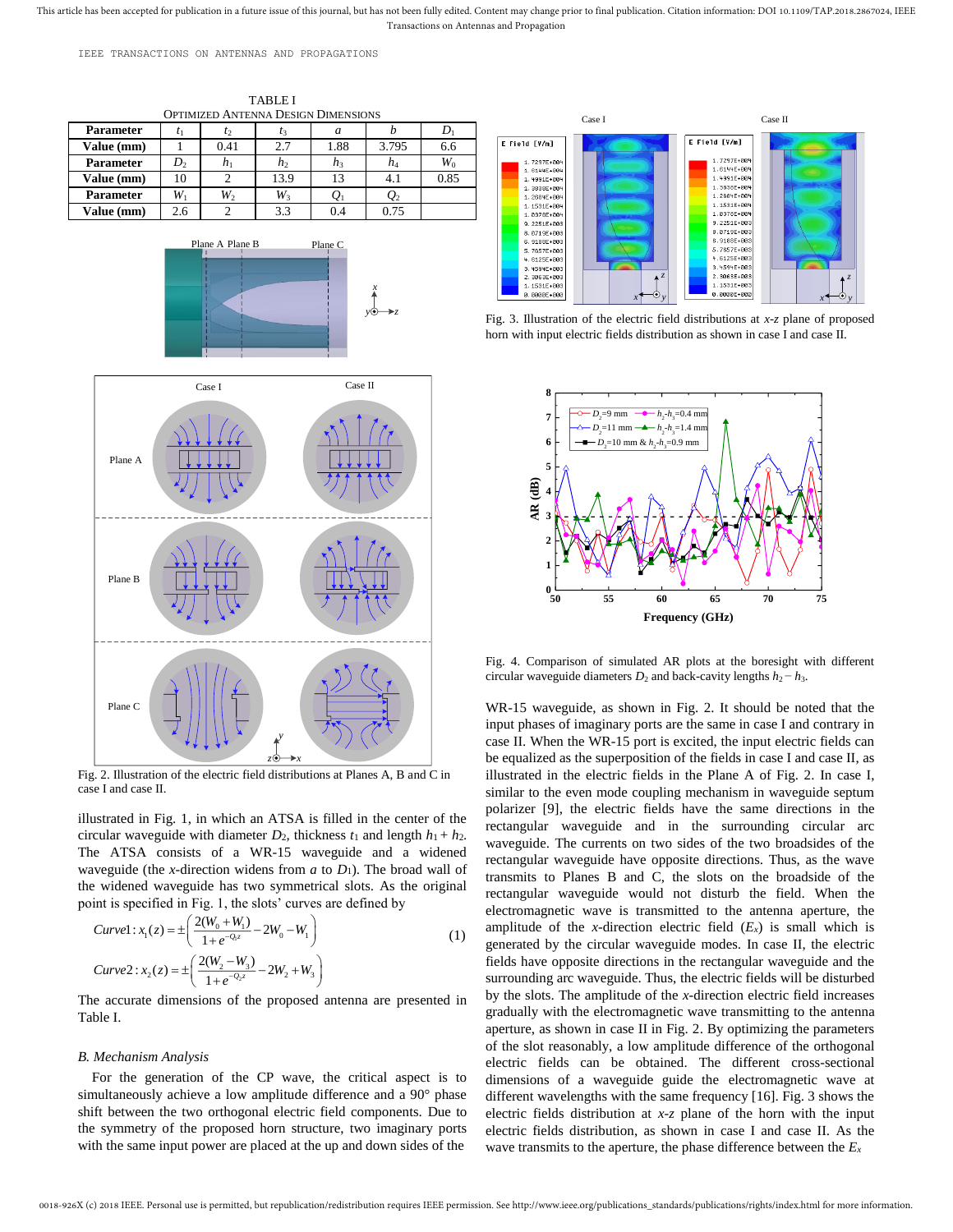This article has been accepted for publication in a future issue of this journal, but has not been fully edited. Content may change prior to final publication. Citation information: DOI 10.1109/TAP.2018.2867024, IEEE Transactions on Antennas and Propagation



Fig. 5. Comparison of simulated AR plots at the boresight with different slot lengths  $h_3$  and broadened waveguide widths  $D_1$ .



Fig. 6. Comparison of a simulated amplitude difference of the orthogonal electric field  $(dB(EX) - dB(Ey))$  in the far field at the boresight with different slot curvatures  $Q_1$  and  $Q_2$ .

and *y*-direction electric field (*Ey*) is around -90°, and the LHCP wave is generated. By optimizing the width of broadened waveguide *D*<sup>1</sup> and the diameter of circular waveguide  $D_2$  to control the reasonable wavelength and adjust the guide structure length *h*2, the 90° phase shift can be achieved.

### *C. Parameter Study*

The operating mechanism of the proposed CP horn antenna has been analyzed in Section B. A series of parametric studies were employed to discuss the effect of AR performance of this horn antenna. The value of the circular waveguide diameter *D*<sup>2</sup> would affect the guide wavelengths in case I and case II, and the amplitude  $E_x$  and  $E_y$ . As illustrated in Fig. 4, when  $D_2$  equals to 11 mm, the CP property deteriorates significantly. Besides, the shape and length of the back cavity is also an important indicator that affects the antenna performance [3]. For the convenience of processing, the authors simply optimize the length of back cavity  $h_2 - h_3$  without any curve shape. The length of slots *h*<sup>3</sup> has an effect on the mode coupling. As illustrated in Fig. 5, when the value of *h*<sup>3</sup> equals to 12 or 14 mm, the coupling effect is not satisfied, this increases the value of AR. The width of widened waveguide  $D_1$  is also an important parameter to the guide wavelength of the even and odd modes. The influence of  $D_1$  is



Fig. 7. A photograph of the proposed CP horn antenna.



Fig. 8. Measured and simulated reflection coefficients of the proposed CP horn antenna.

also illustrated in Fig. 5. To obtain the low amplitude difference of  $E_x$  and  $E_y$ , it is necessary to adjust the curvatures of the slots  $Q_1$  and  $Q_2$ . As illustrated in Fig. 6, the difference of the amplitude of the  $E_x$ and  $E_y$  in the far field increases with the decrease in  $Q_1$ . The value of *Q*<sup>2</sup> is used to fine-tune the CP property. In conclusion, through tuning these parameters, a desired CP performance of the proposed antenna can be achieved.

## *D. Design Procedure*

Step 1): Choosing the standard rectangular waveguide to feed the antenna according to frequency requirements.

Step 2): Modeling the ATSA and adjusting the value of  $D_1$  to achieve the initial 90 $^{\circ}$  phase differences between  $E_x$  and  $E_y$  in the far field without considering the amplitude of  $E_x$  and  $E_y$ .

Step 3): Placing the optimized ATSA at the center of the circular waveguide, adjusting *D*1, *D*2, *h*2, and *h*<sup>3</sup> to obtain the preliminary simulation results, optimizing  $Q_1$  and  $Q_2$  to obtain the low amplitude difference of  $E_x$  and  $E_y$  in the far field.

Step 4): Checking if the phase difference between  $E_x$  and  $E_y$  is located within the available range. If so, the antenna design is completed; if not, optimizing *D*1, *D*2, *h*<sup>2</sup> and *h*3.

#### III. SIMULATED AND MEASURED RESULTS

The proposed CP horn antenna was fabricated by a conventional wire-cutting electrical discharge machine (EDM). The prototype of the proposed CP horn antenna is illustrated in Fig. 7. The Sparameter of the CP horn was measured with an Agilent Network Analyzer E8361A, and its AR, gain and radiation pattern were measured by a millimeter-wave compact antenna test range (CATR).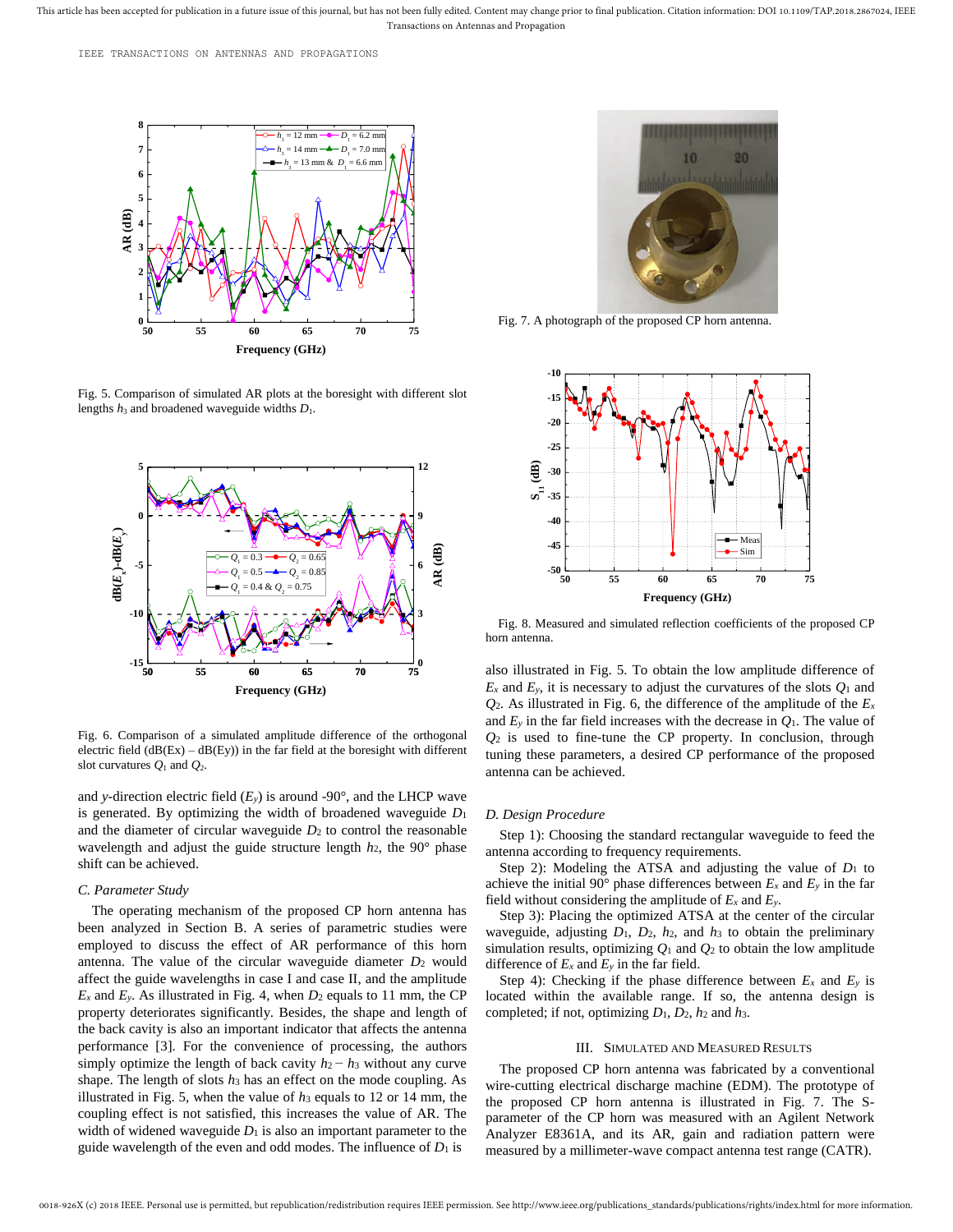IEEE TRANSACTIONS ON ANTENNAS AND PROPAGATIONS



Fig. 9. Simulated and measured normalized radiation patterns of the proposed CP horn antenna. (a)  $f = 50$  GHz. (b)  $f = 60$  GHz. (c)  $f = 75$  GHz.

All of the simulated results were solved by HFSS.

Fig. 8 illustrates and compares the measured and simulated reflection coefficients of the CP horn. The small frequency shift between simulation and experiment may be caused by the machining error. With reference to the figure, the simulated and measured -10 dB impedance bandwidths are 40% (50−75 GHz).

Fig. 9 illustrates and compares the measured and simulated normalized radiation patterns of the proposed antenna at frequencies of 50, 60 and 75 GHz. It should be noted that the sim total radiation pattern in Fig. 9 is the superposition of Co-pol (left hand circular polarization) and Cx-pol (right hand circular polarization) radiation pattern. In this communication's measurement setup to test the radiation pattern, the transmitting antenna is set as a horn antenna for horizontal and vertical polarization. The radiation pattern value is calculated by the superposition of these two measured results. With reference to Fig. 9, the simulated main beam of the total gain agrees well with the measured one. Within the range of half power beam width (HPBW), the simulated cross-polarization value are all less than -11 dB as given in Fig. 9. In this communication, the authors did not design the shape of the part of the circular waveguide surrounding the ATSA to enhance the radiation performance. This is beyond the scope of this communication and will be studied in the future. The asymmetry around the azimuth of  $\pm 170^{\circ}$  is caused by the metal column on our rotary table. The AR and gain performances of the CP horn are presented in Fig. 10. The measured AR value is calculated by the ratio of horizontal and vertical polarization transmitting horn antenna. The lower measured AR results may be caused by the testing and machining errors. The simulated and



Fig. 10. The simulated and measured gain plots and AR plots of the proposed CP horn antenna.

measured AR bandwidths are 29.79% (50–67.5 GHz) and 40% for AR < 3.2 dB (50–75 GHz), respectively. The simulated and measured gains are also illustrated in Fig. 10. The diameter of circular waveguide of the proposed horn is larger than the standard circular waveguide, which excites the high order modes, and thus the gain plots is not smooth. As shown in Fig. 10, the simulated and measured results are 12.21± 2.4 dBic and 12.56± 2.02 dBic from 50 to 75 GHz, respectively.

### IV. CONCLUSION

In this communication, a new type of wideband CP horn antenna was proposed and investigated. By inserting an ACTSA into a circular waveguide, the CP wave can be generated. The CP mechanism was explained in details. Moreover, a series of parameter studies were carried out to provide the guideline to readers for designing the proposed type of CP horn. Furthermore, a prototype was practically fabricated by EDM and measured by a millimeterwave test system. The measured results indicate that the proposed antenna can achieve a bandwidth of 40% for both AR < 3.2 dB and  $S_{11}$  < -10 dB. Without OMT feeding, the proposed CP horn has a symmetrical radiation pattern in *x*-*z* and *y*-*z* plane, respectively, wide AR and impedance bandwidths as well as a simple structure. Therefore, in conclusion, the proposed antenna is a promising candidate for a millimeter-wave low-cost CP horn antenna. In the future, the authors will make further efforts on enhancing the radiation performance of the proposed type of horn antenna.

### **REFERENCES**

- [1] K. Chang, *Handbook of Microwave and Optical Components*, *Microwave Passive and Antenna Components*. New York, NY, USA: Wiley, 1997, pp. 626–647.
- [2] T. Manabe, K. Sato, H. Masuzawa, K. Taira, T. Ihara, Y. Kasashima,and K. Yamaki, "Polarization dependence of multipath propagation and highspeed transmission characteristics of indoor millimeter-wave channel at 60 GHz," *IEEE Trans. Veh. Technol*., vol. 44, no. 2, pp. 268-274, May. 1995.
- [3] Y. Huang, J. Geng, R. Jin, X. Liang, X. Bai, X. Zhu, and C. Zhang, "A novel compact circularly polarized horn antenna," in *IEEE Antennas and Propagation Society International Symposium (APSURSI),* July. 2014, pp. 43-44.